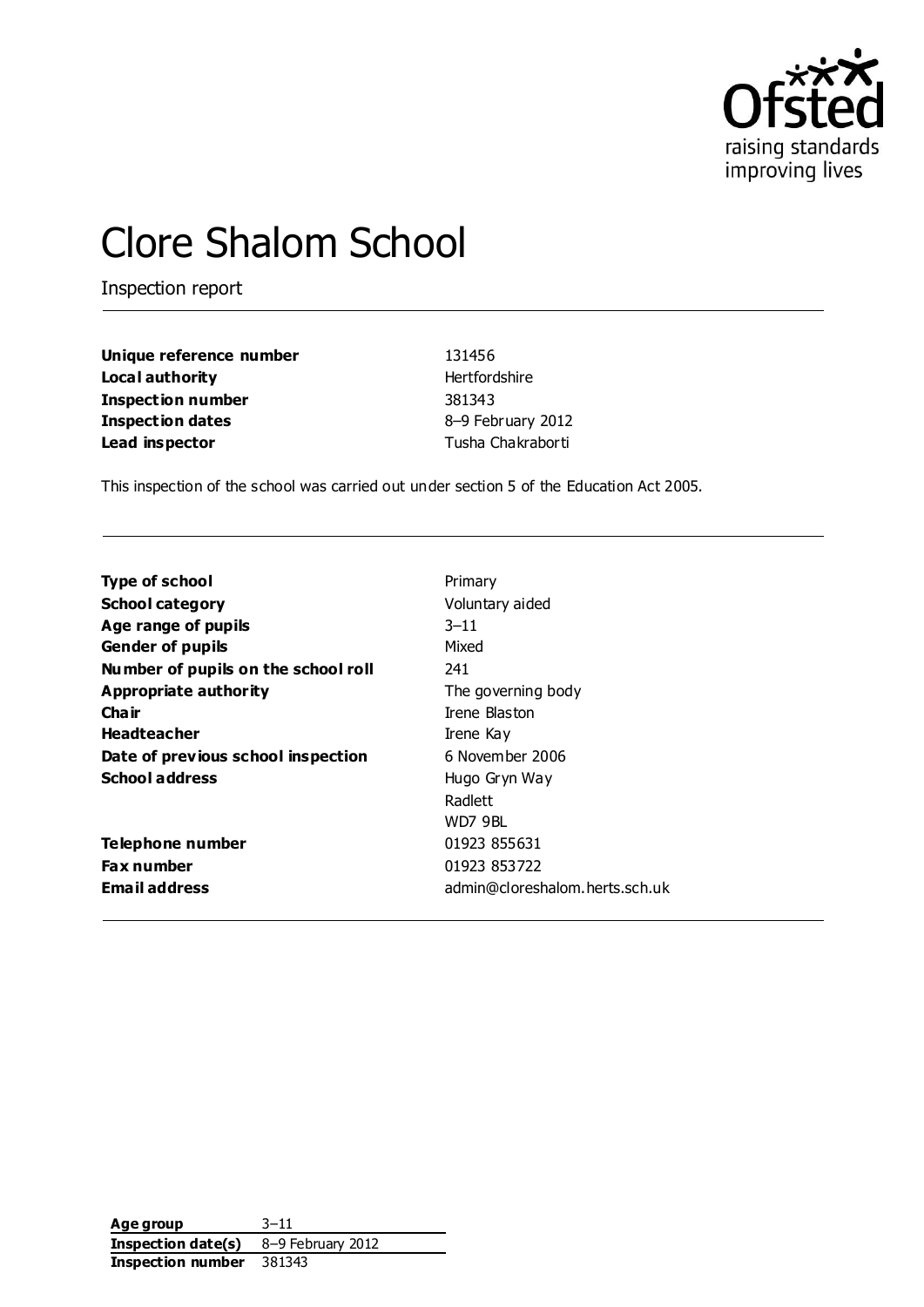You can use Parent View to give Ofsted your opinion on your child's school. Ofsted will use the information parents and carers provide when deciding which schools to inspect and when.

You can also use Parent View to find out what other parents and carers think about schools in England. You can visit [www.parentview.ofsted.gov.uk,](http://www.parentview.ofsted.gov.uk/) or look for the link on the main Ofsted website: [www.ofsted.gov.uk](http://www.ofsted.gov.uk/)

The Office for Standards in Education, Children's Services and Skills (Ofsted) regulates and inspects to achieve excellence in the care of children and young people, and in education and skills for learners of all ages. It regulates and inspects childcare and children's social care, and inspects the Children and Family Court Advisory Support Service (Cafcass), schools, colleges, initial teacher training, work-based learning and skills training, adult and community learning, and education and training in prisons and other secure establishments. It assesses council children's services, and inspects services for looked after children, safeguarding and child protection.

Further copies of this report are obtainable from the school. Under the Education Act 2005, the school must provide a copy of this report free of charge to certain categories of people. A charge not exceeding the full cost of reproduction may be made for any other copies supplied.

If you would like a copy of this document in a different format, such as large print or Braille, please telephone 0300 123 4234, or email enquiries@ofsted.gov.uk.

You may copy all or parts of this document for non-commercial educational purposes, as long as you give details of the source and date of publication and do not alter the information in any way.

To receive regular email alerts about new publications, including survey reports and school inspection reports, please visit our website and go to 'Subscribe'.

Piccadilly Gate Store St **Manchester** M1 2WD

T: 0300 123 4234 Textphone: 0161 618 8524 E: enquiries@ofsted.gov.uk W: www.ofsted.gov.uk



© Crown copyright 2012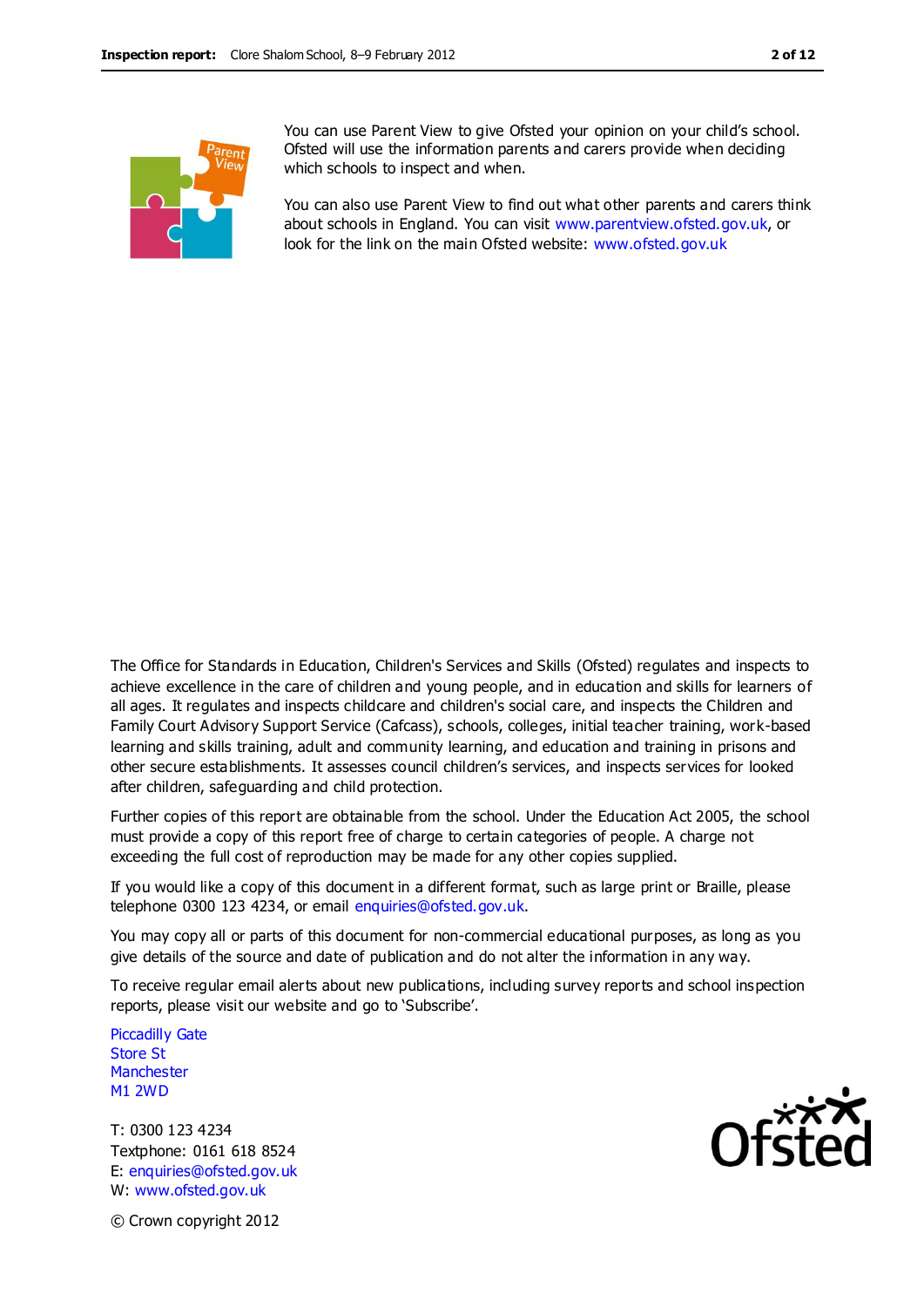### **Introduction**

Inspection team

Tusha Chakraborti **Additional inspector** 

Enid Korn **Additional inspector** 

This inspection was carried out with two days' notice. Inspectors observed 15 lessons taught by eight teachers. Inspectors heard children reading, scrutinised pupils' work, visited assemblies and undertook other activities in order to observe pupils' learning. Meetings were held with parents and carers, groups of pupils, members of the governing body and staff. Inspectors took account of the responses to the on-line questionnaire (Parent View) in planning the inspection, observed the school's work, and looked at school evaluation documents, safeguarding documentation, data on pupils' progress and development planning. Responses from questionnaires completed by 74 parents and carers were analysed, as well as those from 103 pupils and 20 staff.

### **Information about the school**

This is an average-sized primary school serving the Jewish community in the local and surrounding area. The school ethos is one where the school is open to all children, giving priority to children from all Jewish backgrounds according to the school's admission criteria. Most pupils are of White British heritage. Very few pupils speak English as an additional language and none are at the early stages of learning English. The proportion of pupils who are known to be eligible for free school meals is well below average. The percentage of disabled pupils and those who have special educational needs is below average. The school provides part-time child care provision for a maximum of 16 children. All these children are three or four years old and attend the Nursery in the morning. The school meets the current floor standard, whereby government sets the minimum expectations for pupils' attainment and progress. It has Healthy Schools status and Basic Skills Quality Mark award.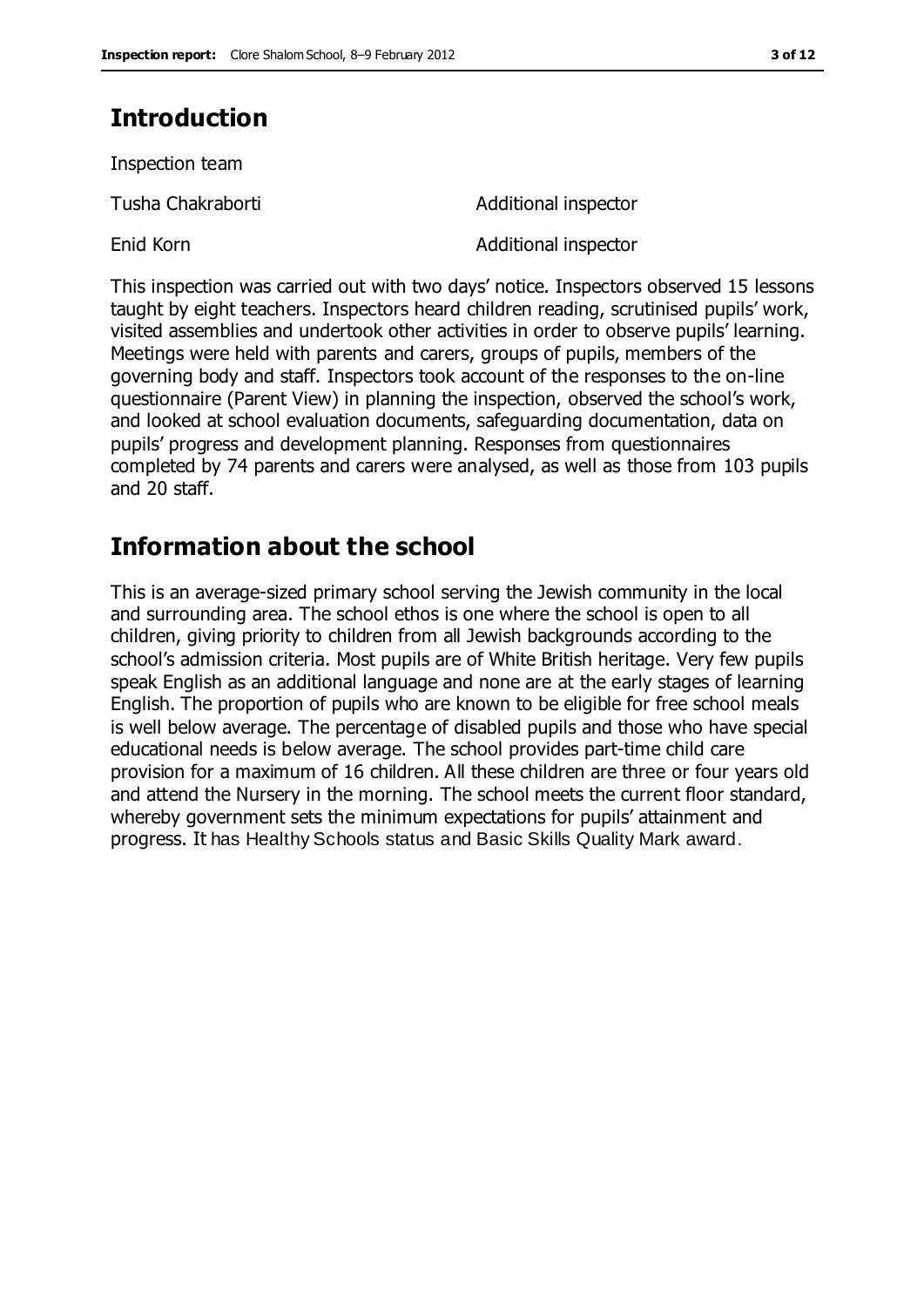### **Inspection judgements**

| <b>Overall effectiveness</b>     |  |
|----------------------------------|--|
|                                  |  |
| <b>Achievement of pupils</b>     |  |
| <b>Quality of teaching</b>       |  |
| Behaviour and safety of pupils   |  |
| <b>Leadership and management</b> |  |

### **Key findings**

- This is a good school. It provides a harmonious and welcoming environment where pupils enjoy learning and feel very safe and secure. Its excellent partnership with parents and carers ensures that pupils and their families are very well supported.
- All groups of pupils achieve well and reach significantly above-average levels of attainment by the end of Years 2 and 6 consistently.
- Pupils' outstanding behaviour and positive attitudes to learning contribute considerably to their achievement and to the school's highly inclusive ethos. They are punctual and their attendance is high. Their spiritual, moral, social and cultural development is outstanding.
- **Pupils have an excellent understanding of how to keep themselves and others** safe. They report that bullying is extremely rare and are confident that any such incidents would be dealt with promptly and effectively by the school.
- Teaching is consistently good. Teachers have high expectations of pupils' behaviour and work. Nevertheless, higher attainers are not always challenged sufficiently.
- The marking of pupils' work, although regular, does not always guide pupils effectively enough to understand how to improve it. Teachers do not always give pupils time to respond to their guidance.
- The school's self-evaluation is accurate and supports its drive for high standards and effective planning for improvement. The governing body is well organised and effectively uses the information gained from their visits and that provided by the headteacher to hold the school to account for pupils' achievement.

### **What does the school need to do to improve further?**

- Increase the proportion of outstanding teaching by:
	- using assessment data more effectively to set sufficiently challenging tasks for higher attainers in all lessons, so that they achieve as well as they can
	- ensuring that marking consistently supports pupils to help them  $\equiv$ understand how they can improve their work, and that they subsequently have time to act upon the guidance.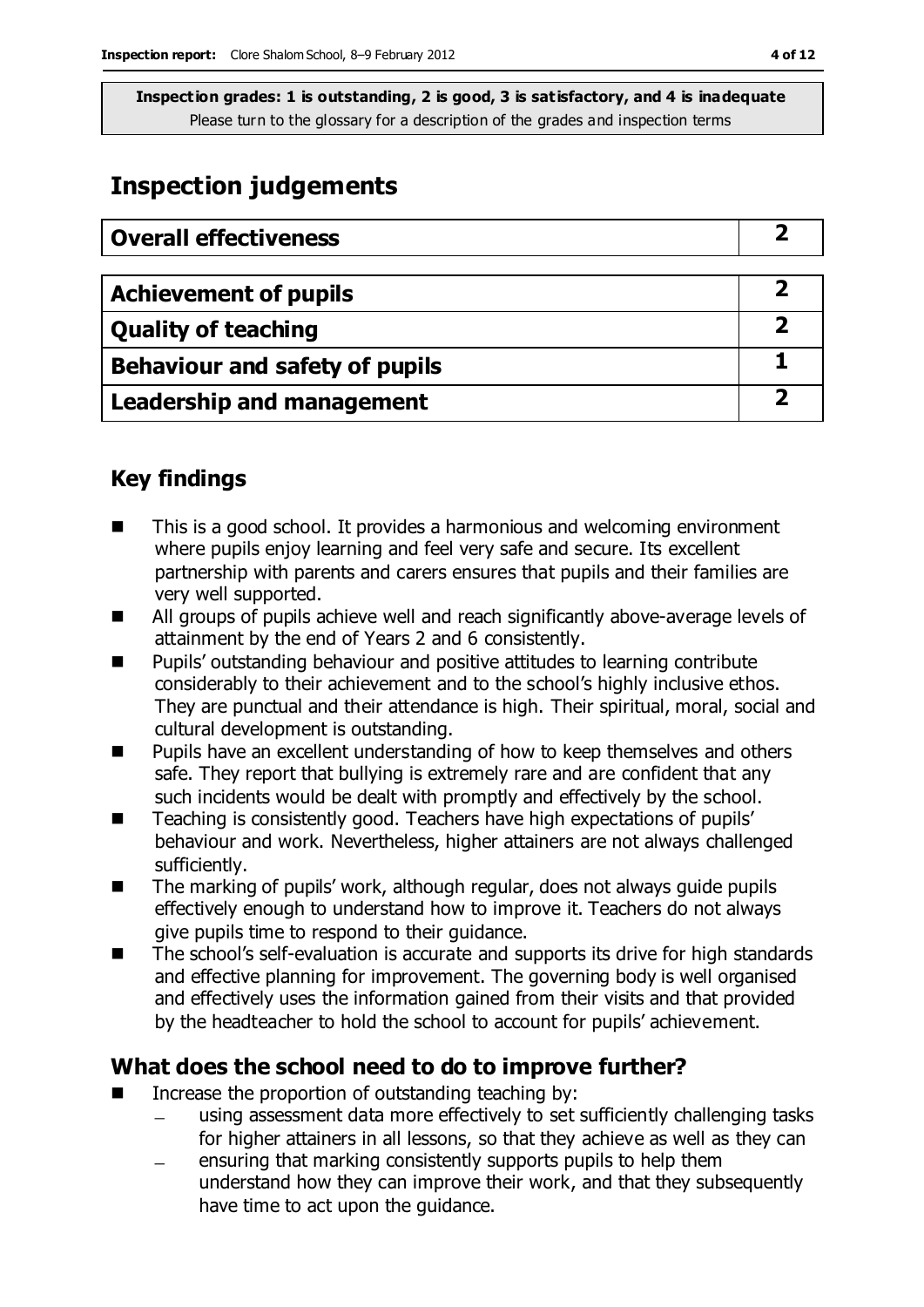#### **Main report**

#### **Achievement of pupils**

'Clore Shalom is a lovely school, both nurturing and academic, it cares for the whole child.' 'My daughter has blossomed at Clore Shalom. She is happy, confident and her knowledge increases day by day. I feel privileged that she is a pupil here.' These are the views shared by most parents and carers who responded to the questionnaire or who spoke to inspectors. They are right to be pleased with their children's achievement.

Children make a good start in the Nursery with skills and aptitudes that are above those expected for their age, especially in speaking skills. A well-planned curriculum and careful monitoring of children's progress help them to make rapid progress and to achieve above average standards in all areas of learning by the time they move to Year 1. Pupils continue to make good progress across the school and their attainment is significantly above average in reading, writing and mathematics by the end of Years 2 and 6. The school has placed strong focus on raising the standards in writing to similar level to reading over the past year and current assessment data indicate accelerated progress in writing. Disabled pupils and those who have special educational needs make consistently good progress as a result of the very effective and well-targeted support they receive from all staff, which also helps them develop their independence. Consequently, most of these pupils achieve standards that are similar to their peers and above the national average for similar group of pupils.

Pupils enjoy 'talk partners' activities where they enthusiastically discuss their ideas in pairs, for example, before embarking on a continuous piece of writing on different topics. This is enabling them to improve their writing skills further. The school has rightly identified the need to develop writing skills across the curriculum to ensure that pupils are able to use a range of styles to write for different purposes. For example, in an English lesson, pupils developed a good understanding of a person from the Victorian period that they studied in history. They successfully evaluated and described the character using their knowledge and understanding of the lifestyle of the time. They reviewed and improved their own writing, using correct punctuation and imaginative use of language.

#### **Quality of teaching**

The vast majority of parents and carers feel that their children are taught well and report that the school is a team of dedicated teachers who work very well together to create a welcoming school which pupils love attending. Inspectors agree with parents' and carers' view that teaching is good. Teachers have good subject knowledge and successfully enthuse and engage pupils in their learning through effective questioning, building on their prior learning. For example, in an English lesson in Year 5, probing questioning and very effective involvement of pupils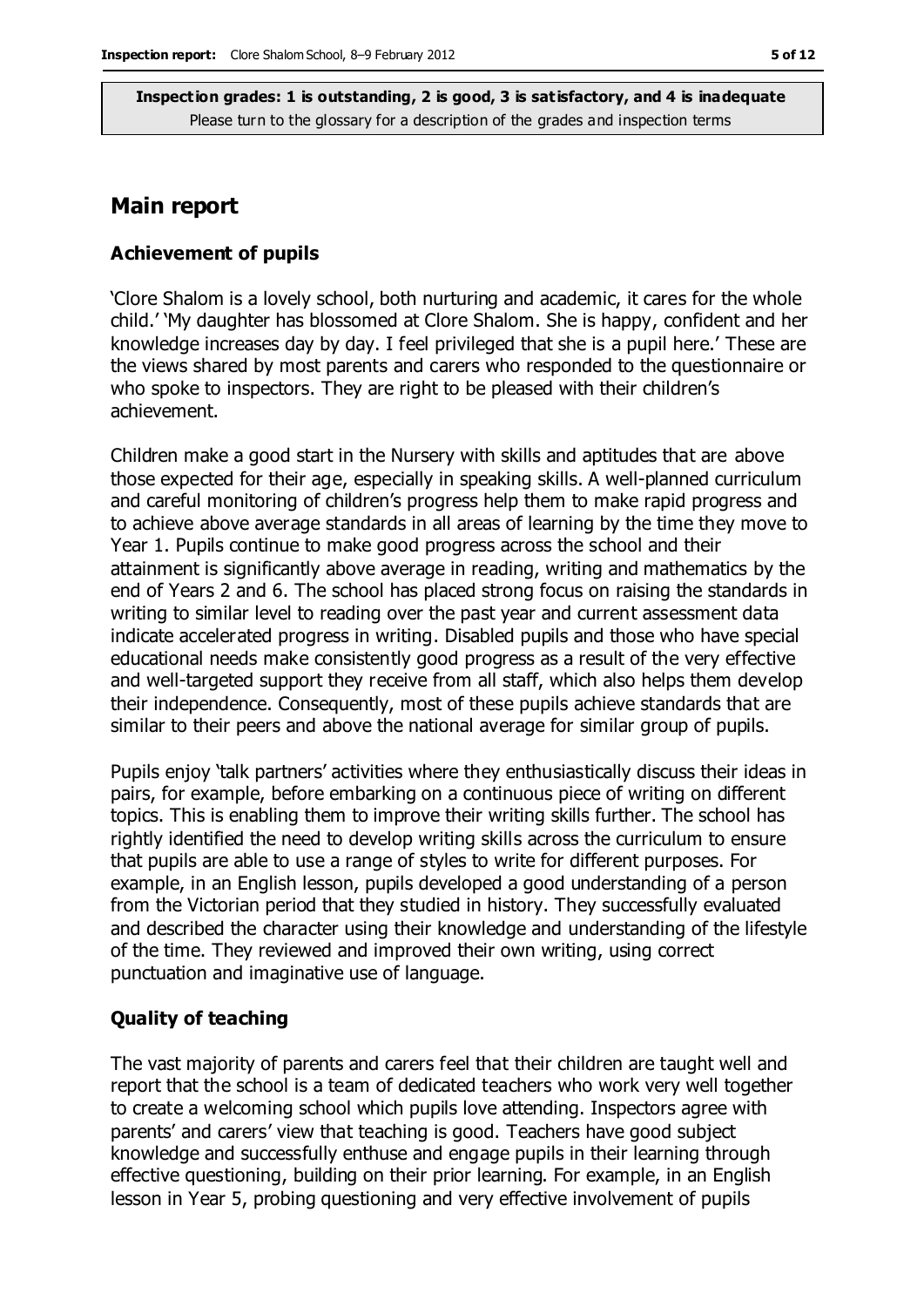through whole class and group discussion enabled them to gain deeper understanding of the features of narrative poems. Teachers make excellent use of technology and use the interactive white boards very effectively to share the purpose of lessons. They explain success criteria to ensure that pupils know what they are expected to learn and are able to evaluate their learning. They plan well, usually matching work to the learning needs of all groups of pupils. Occasionally, opportunities are missed to extend the skills and understanding of the higher attaining pupils through sufficiently challenging tasks. Consequently, higher attainers do not always achieve as well as they can. Marking is regular but does not consistently support pupils' learning by providing appropriate guidance about how to improve, and when they should do it. Teachers have high expectations of pupils' behaviour and promote their moral and social skills very well through group discussions and 'talk partners' activity. Pupils are given opportunities to read stories from different cultures and they learn to value different cultural traditions. Reading is taught well throughout the school, resulting in confident readers of all ages. Highly skilled teaching assistants provide effective support for disabled pupils and those who have special educational needs. This enables them to make progress which is equal to that of their peers.

In the Early Years Foundation stage, staff are particularly successful in creating a welcoming environment where children develop rapidly in all aspects of personal and social development. A wide range of indoor and outdoor activities are planned effectively to ensure that children learn through a balanced programme of childinitiated and adult-led activities. Regular teaching of phonics (letters and the sounds they make) supports children well in rapidly developing their reading skills.

#### **Behaviour and safety of pupils**

Pupils' safety, welfare, personal development and academic achievement are at the heart of the school's work. Procedures for adults to manage pupils' behaviour are comprehensive and applied consistently. As a result, pupils display high levels of selfdiscipline in and out of the classroom, so that behaviour is outstanding. Virtually all parents and carers say that there is a good standard of behaviour and their children feel safe at school at all times. Pupils confirm this view and say that bullying is extremely rare and add that on any such rare occasions, when bullying does happen, staff respond very quickly and successfully, ensuring that they feel totally safe and secure. Pupils develop an excellent understanding of how to keep themselves and others safe. They understand the risks they face in their every-day lives; for example, they are well aware of cyber-bullying and know what to do if they should encounter it. Pupils' attitudes to learning are extremely positive. In lessons, they listen attentively, contribute to discussions confidently and work well together supporting each other in their learning. Their excellent spiritual, moral, social and cultural development is reflected in their consideration and support for others. They have a very clear understanding of what is right or wrong which has a very positive impact on their behaviour. As a result, the rate of exclusion is exceptionally low. Pupils take on roles of responsibility within the class, through their 'School Council' work and when arranging many activities to support school and local events. Older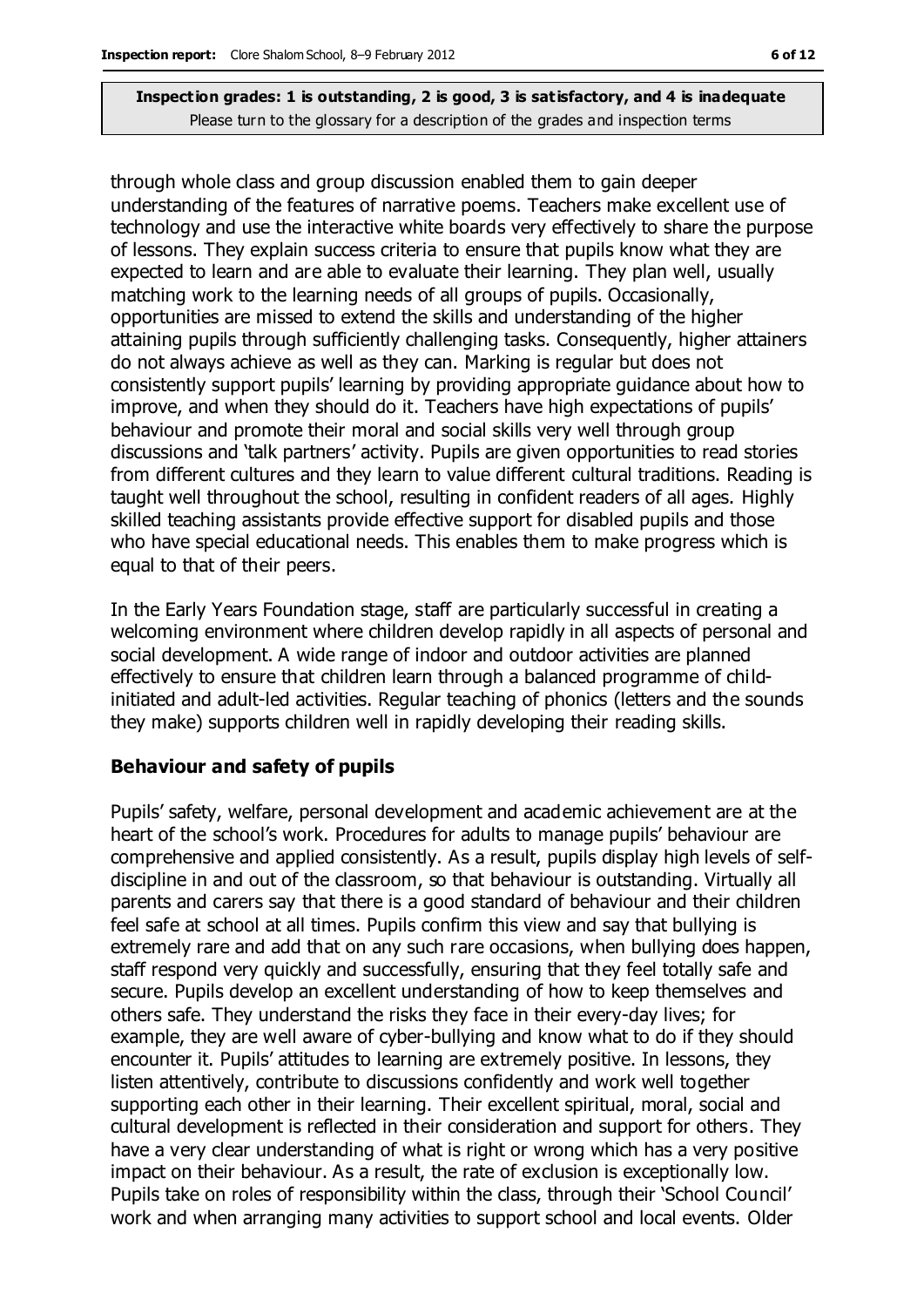pupils enjoy acting as 'buddies' to younger ones and escorting them to classrooms from the playground. Pupils enjoy coming to school and this is reflected in their punctuality and in their attendance which remains consistently high over the years.

#### **Leadership and management**

The leaders, supported by the other staff and the governing body, consistently communicate high expectations and have been successful in sustaining good and better standards in all areas of the school's work. The school has a good capacity for further improvement. Leaders have put in place strategies by which they can develop the expertise of teachers and consistently raise pupils' achievement. Consequently, staff are fully aware of their roles and responsibilities in driving the school's improvement forward. A thorough analysis of progress data enables the leaders to identify the action that is needed to drive further improvements. For example, the school had identified developing pupils' writing skills as a priority to raise standards in writing close to that of reading and supported pupils rigorously in this over the past year. Inspection findings show that, currently, the rate of progress in writing has accelerated as a result and standards of attainment are rising. The governing body has a wide range of expertise that is used effectively to challenge and support the school. Governors hold specific responsibilities for monitoring the work of the school, particularly pupils' progress and well-being. As a result, there is a good, shared understanding of the priorities of the school's improvement plan and a high commitment to the actions necessary for them to be realised.

The curriculum meets pupils' needs well with strong focus on the development of literacy and numeracy skills, although there are a few occasions when higher attaining pupils could achieve even better. Good cross-curricular links with literacy and information and communication technology enthuse pupils and involve them in their learning effectively. Spiritual, moral, social and cultural issues are taught extremely well through the curriculum. All pupils are given opportunity to learn Hebrew and Jewish studies. Assemblies and religious studies along with Jewish studies, support pupils to reflect on the connections between spirituality and action in their own lives. The personal, social and health education programme promote pupils' understanding of right and wrong and ability to make appropriate choices. Pupils' cultural awareness and understanding of other religions is enhanced very effectively through the school's links with local non-Jewish schools and other Jewish schools in England and abroad such as in Israel and Belarus. A good range of enrichment activities broaden the curriculum considerably. For example, visits to the local theatre provide pupils with inspiration for their drama activities.

The school is highly committed to promoting equality of opportunity and tackling discrimination in raising and sustaining improvement in the performance of different groups of pupils. Policies and procedures for safeguarding pupils are robust and are monitored regularly. Risk assessments are very well developed and careful checks are made of the suitability of adults to work with children. The school has established excellent partnership with parents and carers, engaging them successfully in all aspects of its work.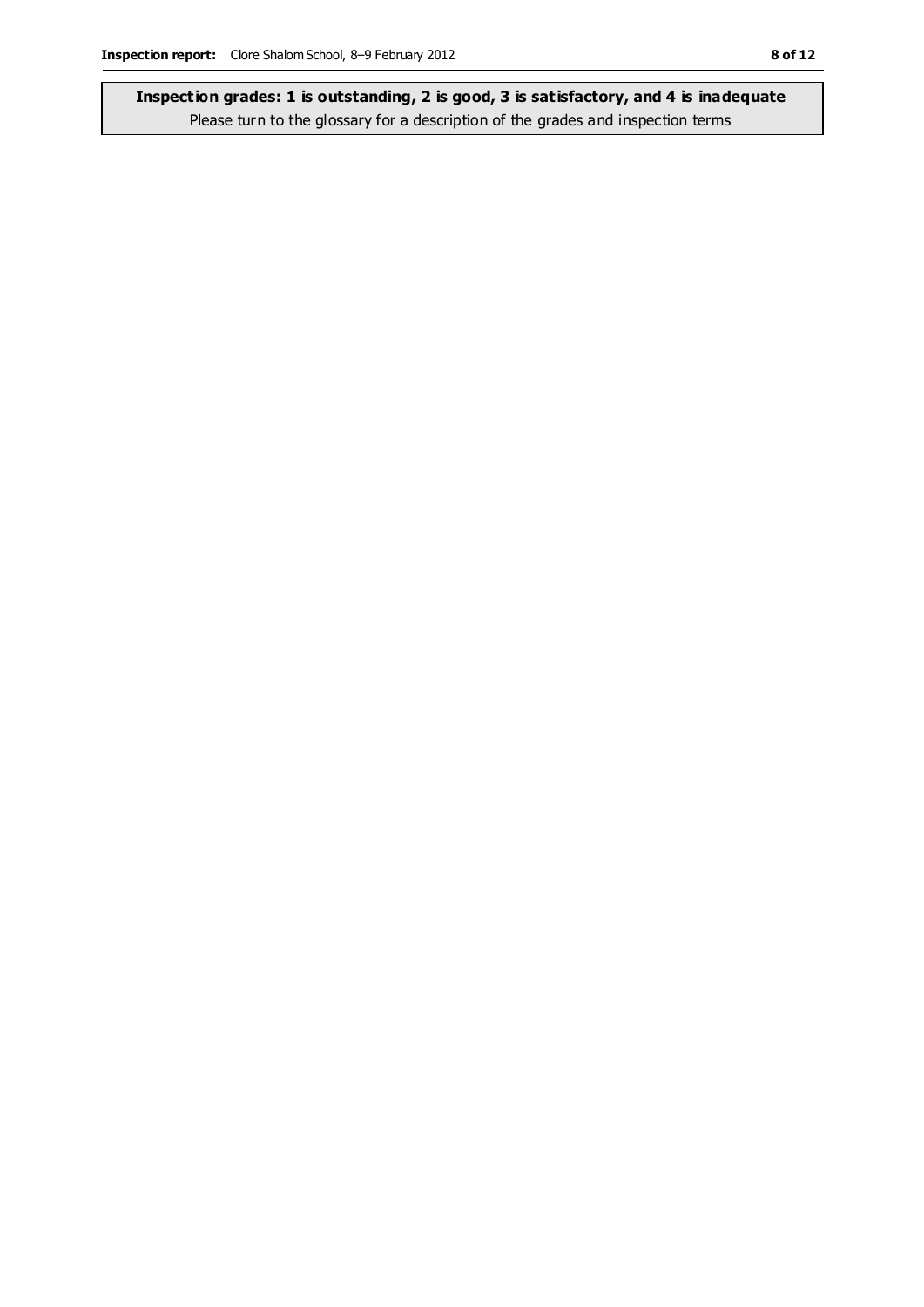### **Glossary**

#### **What inspection judgements mean**

| Grade   | <b>Judgement</b> | <b>Description</b>                                            |
|---------|------------------|---------------------------------------------------------------|
| Grade 1 | Outstanding      | These features are highly effective. An outstanding           |
|         |                  | school provides exceptionally well for all its pupils' needs. |
| Grade 2 | Good             | These are very positive features of a school. A school        |
|         |                  | that is good is serving its pupils well.                      |
| Grade 3 | Satisfactory     | These features are of reasonable quality. A satisfactory      |
|         |                  | school is providing adequately for its pupils.                |
| Grade 4 | Inadequate       | These features are not of an acceptable standard. An          |
|         |                  | inadequate school needs to make significant                   |
|         |                  | improvement in order to meet the needs of its pupils.         |
|         |                  | Ofsted inspectors will make further visits until it           |
|         |                  | improves.                                                     |

### **Overall effectiveness of schools**

|                         | Overall effectiveness judgement (percentage of schools) |      |                     |                   |
|-------------------------|---------------------------------------------------------|------|---------------------|-------------------|
| <b>Type of school</b>   | <b>Outstanding</b>                                      | Good | <b>Satisfactory</b> | <b>Inadequate</b> |
| Nursery schools         | 46                                                      | 46   |                     |                   |
| Primary schools         |                                                         | 47   | 40                  |                   |
| Secondary<br>schools    | 14                                                      | 38   | 40                  |                   |
| Special schools         | 28                                                      | 48   | 20                  |                   |
| Pupil referral<br>units | 15                                                      | 50   | 29                  |                   |
| All schools             |                                                         | 46   | 38                  |                   |

New school inspection arrangements have been introduced from 1 January 2012. This means that inspectors make judgements that were not made previously.

The data in the table above are for the period 1 September 2010 to 31 August 2011 and represent judgements that were made under the school inspection arrangements that were introduced on 1 September 2009. These data are consistent with the latest published official statistics about maintained school inspection outcomes (see [www.ofsted.gov.uk\)](http://www.ofsted.gov.uk/).

The sample of schools inspected during 2010/11 was not representative of all schools nationally, as weaker schools are inspected more frequently than good or outstanding schools.

Primary schools include primary academy converters. Secondary schools include secondary academy converters, sponsor-led academies and city technology colleges. Special schools include special academy converters and non-maintained special schools.

Percentages are rounded and do not always add exactly to 100.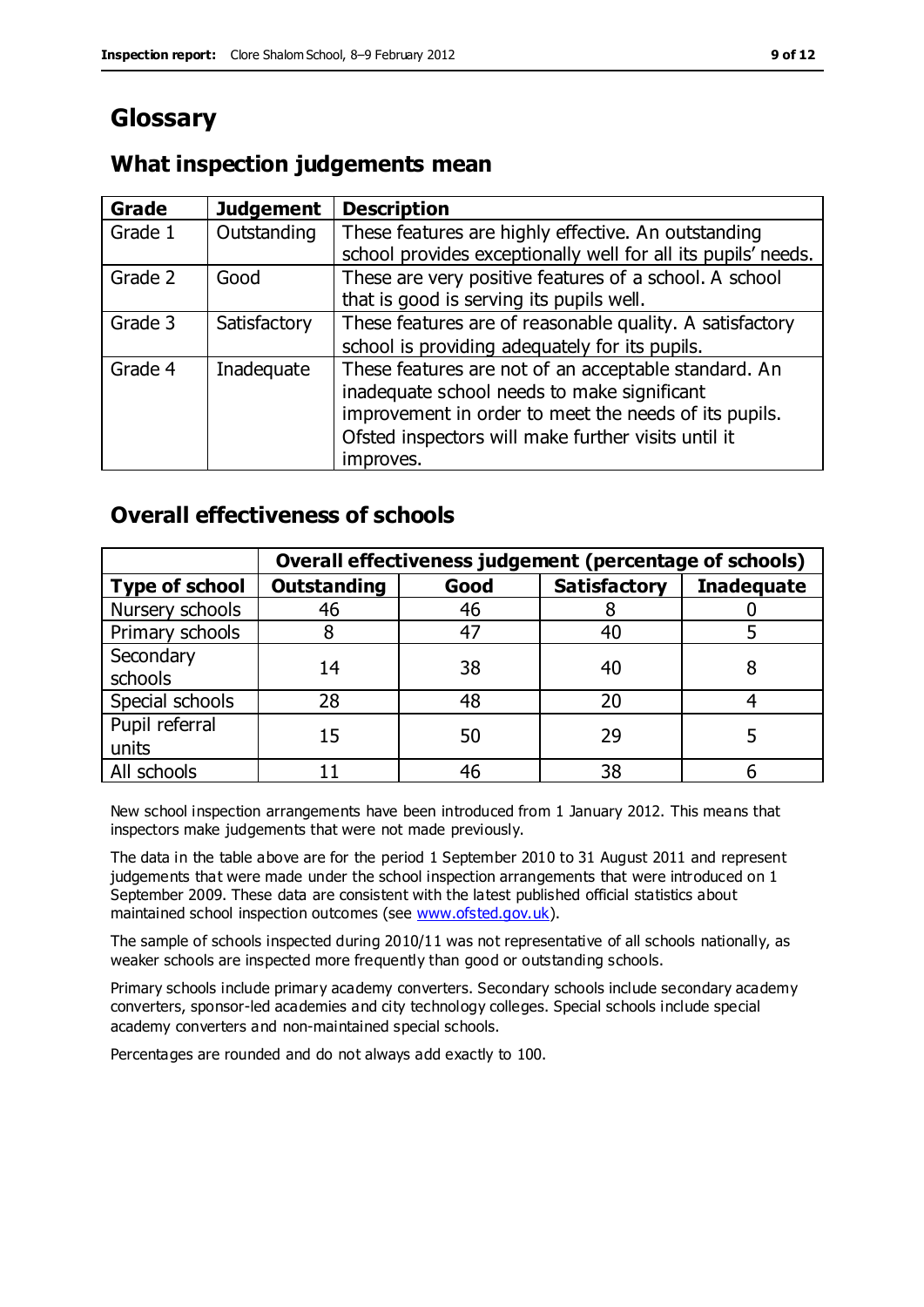## **Common terminology used by inspectors**

| Achievement:                  | the progress and success of a pupil in their<br>learning and development taking account of their<br>attainment.                                                                                                        |
|-------------------------------|------------------------------------------------------------------------------------------------------------------------------------------------------------------------------------------------------------------------|
| Attainment:                   | the standard of the pupils' work shown by test and<br>examination results and in lessons.                                                                                                                              |
| Attendance                    | the regular attendance of pupils at school and in<br>lessons, taking into account the school's efforts to<br>encourage good attendance.                                                                                |
| Behaviour                     | how well pupils behave in lessons, with emphasis<br>on their attitude to learning. Pupils' punctuality to<br>lessons and their conduct around the school.                                                              |
| Capacity to improve:          | the proven ability of the school to continue<br>improving based on its self-evaluation and what<br>the school has accomplished so far and on the<br>quality of its systems to maintain improvement.                    |
| Leadership and management:    | the contribution of all the staff with responsibilities,<br>not just the governors and headteacher, to<br>identifying priorities, directing and motivating staff<br>and running the school.                            |
| Learning:                     | how well pupils acquire knowledge, develop their<br>understanding, learn and practise skills and are<br>developing their competence as learners.                                                                       |
| <b>Overall effectiveness:</b> | inspectors form a judgement on a school's overall<br>effectiveness based on the findings from their<br>inspection of the school.                                                                                       |
| Progress:                     | the rate at which pupils are learning in lessons and<br>over longer periods of time. It is often measured<br>by comparing the pupils' attainment at the end of a<br>key stage with their attainment when they started. |
| Safety                        | how safe pupils are in school, including in lessons;<br>and their understanding of risks. Pupils' freedom<br>from bullying and harassment. How well the school<br>promotes safety, for example e-learning.             |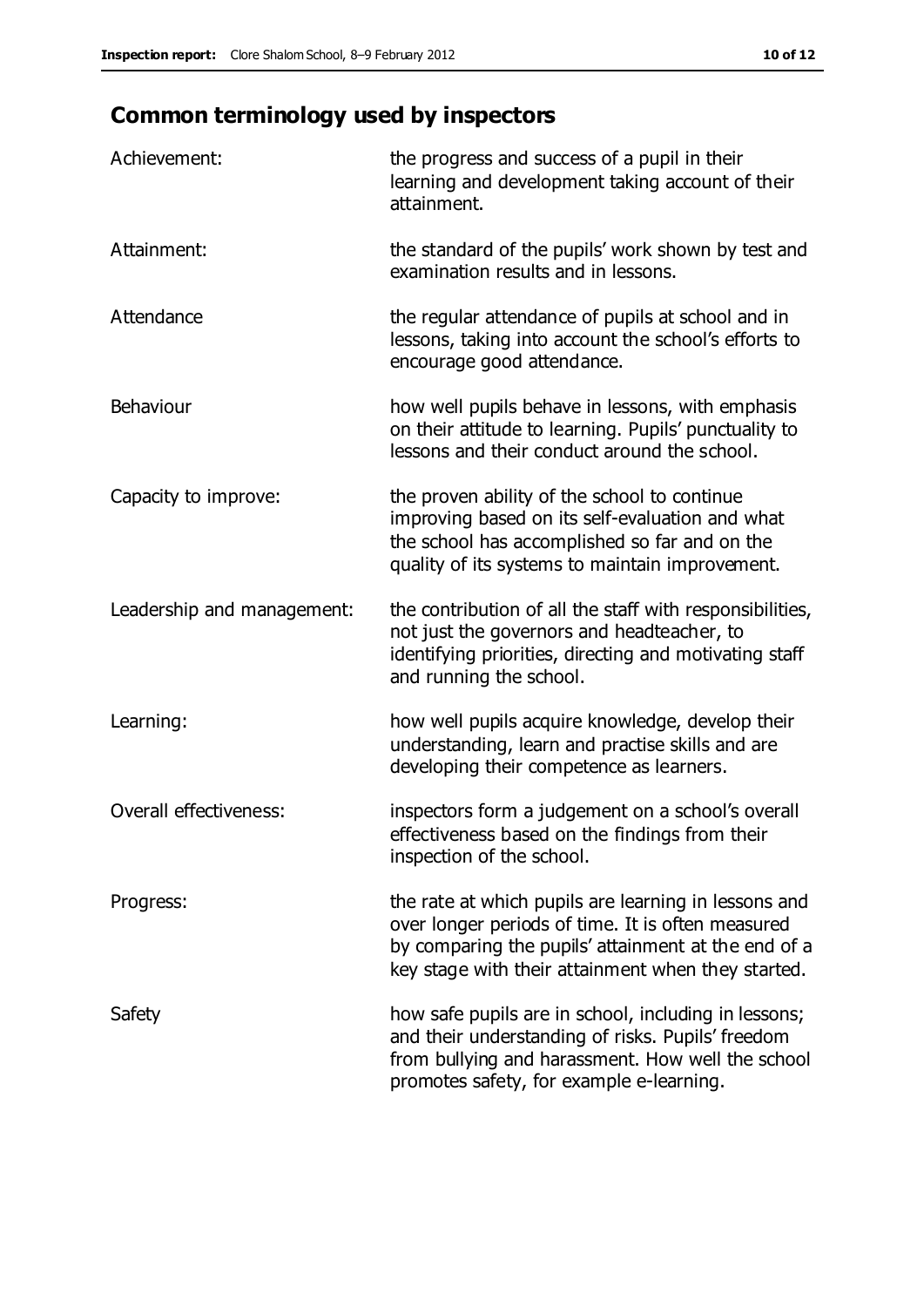#### **This letter is provided for the school, parents and carers to share with their children. It describes Ofsted's main findings from the inspection of their school.**



10 February 2012

Dear Pupils

#### **Inspection of Clore Shalom School, Radlett, WD7 9BL**

Thank you all very much for welcoming us to your school and being so friendly and helpful. We were pleased to see how much you enjoy school. This is clearly reflected in your excellent rate of attendance and punctuality. We agree with you that your teachers take very good care of you. We think your behaviour is exemplary and are pleased to see how considerate you are to each other in lessons and around the school. You develop an outstanding understanding of spiritual, moral, social and cultural issues. You have an excellent understanding of right and wrong and that of people from other culture and backgrounds. You carry out your duties, including your jobs as 'buddies' and school council representatives, very responsibly. Thank you also for the questionnaires that you filled in for the inspection and for sharing your views with us.

Your school is providing you with a good education and, as a result, you grow up as confident learners. You progress at a good rate in your learning and reach significantly above-average standards in English and mathematics by the time you leave Year 6. To improve your school further, we have asked the headteacher, staff and governors to:

- make sure that the work provided for you is just a bit harder to move your learning forward as rapidly as possible, especially those of you who learn quickly
- ensure that teachers help you to understand how you can improve your work.

You already make an excellent contribution to the life of the school. You can help the school to improve even further by continuing to work hard, so that your school remains a happy place.

Yours sincerely

Tusha Chakraborti Lead inspector